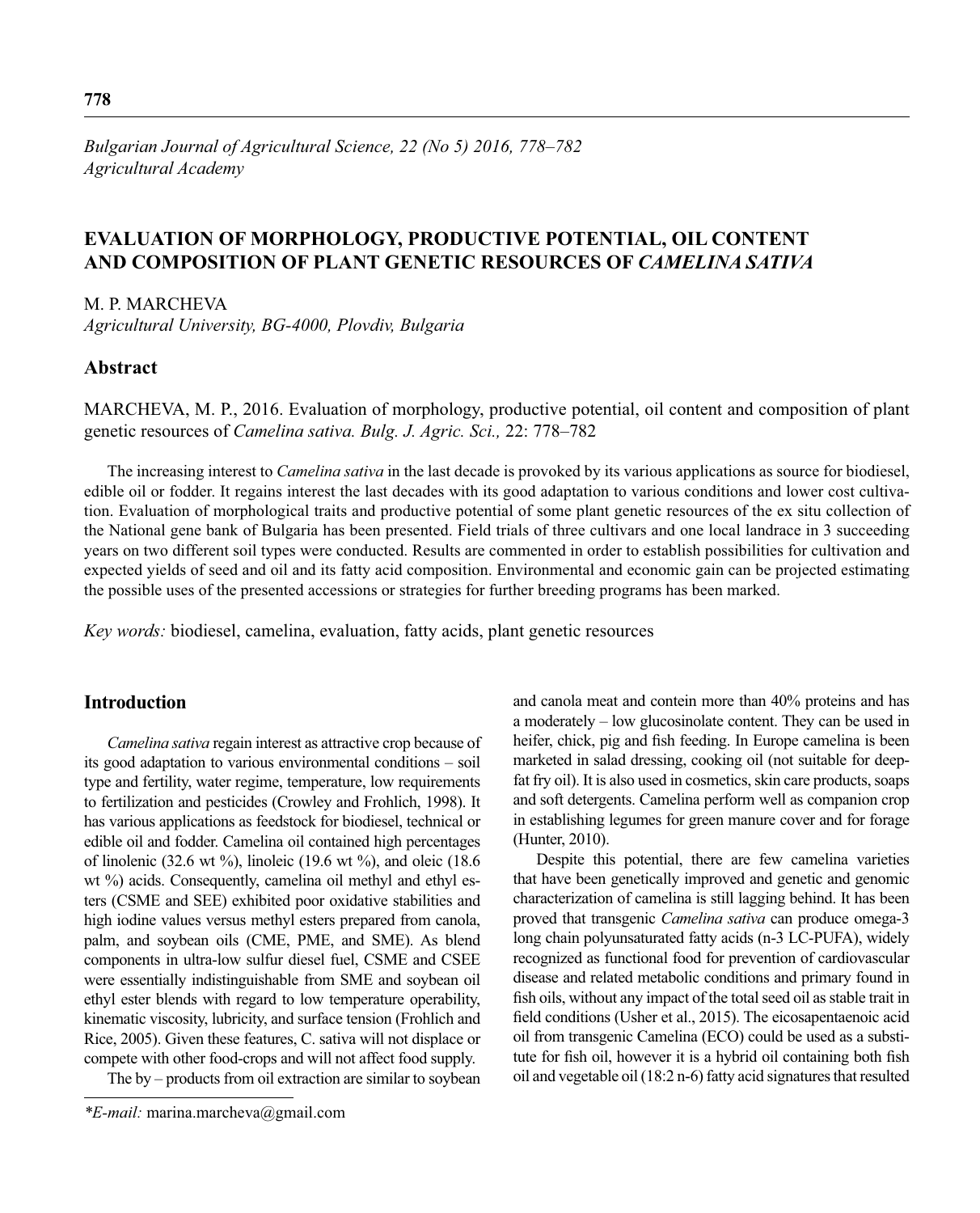in similarly mixed metabolic and physiological responses. In addition, wild-type camelina is naturally rich in  $\alpha$  linolenic acid (ALA 18:3 n-3) ( $\sim$  45%) (Gunstone et al., 2007). It is the substrate fatty acid for the biosynthesis of n-3 LC-PUFA.

Molecular markers for genetic characterization in camelina, has been published by Vollmann et al. (2005) – RAPD, Ghamkhar et al.  $(2010) - ALFP$  and Manca et al.  $(2013) - SSR$ . Beside of providing a useful tool for germplasm identification and genetic diversity they will be very useful in genetic mapping and assisting plant breeders in early progeny selection.

### **Materials and Methods**

The aim is to evaluate the expression of the genetic potential of different accessions of *Camelina sativa* (L.) Crantz from the ex situ collection of the National Genеbank of Bulgaria in IPGR Sadovo, two spring-seeded trials were conducted on two sites with different soil types – Chromic Luvisol and Fluvisol in three years from 2008 to 2010.

The evaluation of three varieties – Sortadinskiy (Poland), Hoga (Netherlands), Roye (Poland) and one local landrace from Bulgaria has been conducted on basic field conditions -natural soil fertility with minimal cultivation inputs. Experiments were arranged as lattice designs in two replicas on 10 m2 plots. The trials were sown in March following wheat crop. Seeding rates were 4 kg of pure, live seeds per hectare. No fertilization was used as well as treatment with any pesticides. Harvesting in the beginning of June was conducted by standard plot combine directly without desiccation. Morphological and agronomical traits has been determined on 30 plants from each variant and replication – PH (plant height, cm); H 1 ( height to the first branch, cm); NB (number of branches), NP (number of pods per plant), LP (length of pod, cm); WP (width of pod, cm); LW ratio; SP (number of seeds per pod), W1000 (weight of 1000 seeds, g); WS (weight of seeds in one plant, g); seed yield ( $kg \text{ ha}^{-1}$ ), Seed moisture  $(%)$ ; Oil content  $(%)$ ; Oil yield (l ha<sup>-1</sup>). Adjusted entry means from the lattice analysis were used for the combined analyses of variance; LSI (least significant increase, one-tailed tstatistic) was used as a statistical testing procedure (Petersen 1994).

Determination of oil content was performed in Department of Chemical Technology, Plovdiv University. The seeds (20 g sample) were air-dried (10% humidity). Camelina oil was extracted from finely ground seeds with hexane in a Soxhlet apparatus for 8 h. After extraction the solvent was removed in a rotary vacuum evaporator and the oil was determined by weight. Fatty acid composition of triacylglycerols and sterol esters was determined by gas chromatography (GC) of fatty acid methyl esters (FAME) (ISO 5508 (1990)).

### **Results and Discussion**

#### *Climate and soil conditions*

The evaluation of *Camelina sativa* accessions is made in the Institute of Plant Genetic Resources (IPGR) – Sadovo. The accessions in *ex situ* collection are characterized and evaluated in field conditions in experimental plots of  $10 \text{ m}^2$ . The experimental field is located in the Thracian Plain of South Central Bulgaria at 141 m asl, 42°07′N and 24°56′E. The climate is transcontinental with hot and dry summer and critical drought period in spring. Average annual rainfall around  $345 \text{ m/m}^2$ , unevenly distributed in crop vegetation, high summer temperatures (up to 38°C) and cold winters without snow cover are typical for the region. High air temperature accompanied by low air humidity and winds are observed in the end of May and June and often cause extreme and rapid drying of seeds and plants in the last vegetation period (Uzundzhalieva, 2014).

The Botanical garden is located on Chromic Luvisol (by FAO) – sandy loam with moderate humus horizon and low humus content. The soil pH reaction is acid to poor acid. The soil reserve of mobile phosphorus and acid hydrolysable mineral nitrogen is poor and good for mobile potassium. Mobile manganese, copper and zinc are sufficient but molybdenum supply is unfavorable. The experimental field is situated on Fluvisol (by FAO) with poor humus horizon, characterized with light mechanical structure and low moisture preservation ability. A moderate to low humus content and neutral soil pH reaction with good reserve of mobile potassium, moderate to low content of mobile phosphorus and very low nitrogen supply has been determined (Koinov et al., 1998).

#### *Agronomical performance*

In the conditions of Southeastern Bulgaria *Camelina sativa*  has very short vegetation period – 75 to 80 days. Sown in March, the accession flowers simultaneously in the beginning of May and reach maturity in early June. Camelina is used an annual crop from mustard family with similar but tenderer appearance and aroma then canola. The plant grows up to a height from 47 cm (Sortadinskiy) to 81 cm (Hoga) (Table 1). The stems are single, usually branched above, glabrous, sometimes with few simple and branched hairs. The leaves are alternate, sessile, lanceolate, entire (Roye) or slightly (Hoga) toothed, sparsely hairy. The inflorescences are elongated racemes borne on ascending pedicels. The flowers are tetramerous, light yellow in colour. Each plant forms 36 (Sortadinskiy) to 177 (Roye) pods wich are leathery, pear-shaped and contain many seeds (up to 17 in the local landrace) that are oblong, brown, deeply grooved and 2–3 mm long (Table 1 at the end).

Variety Sortadinskiy (Poland) is highly variable in different years and soil conditions. Its steam is relatively shorter (63 cm)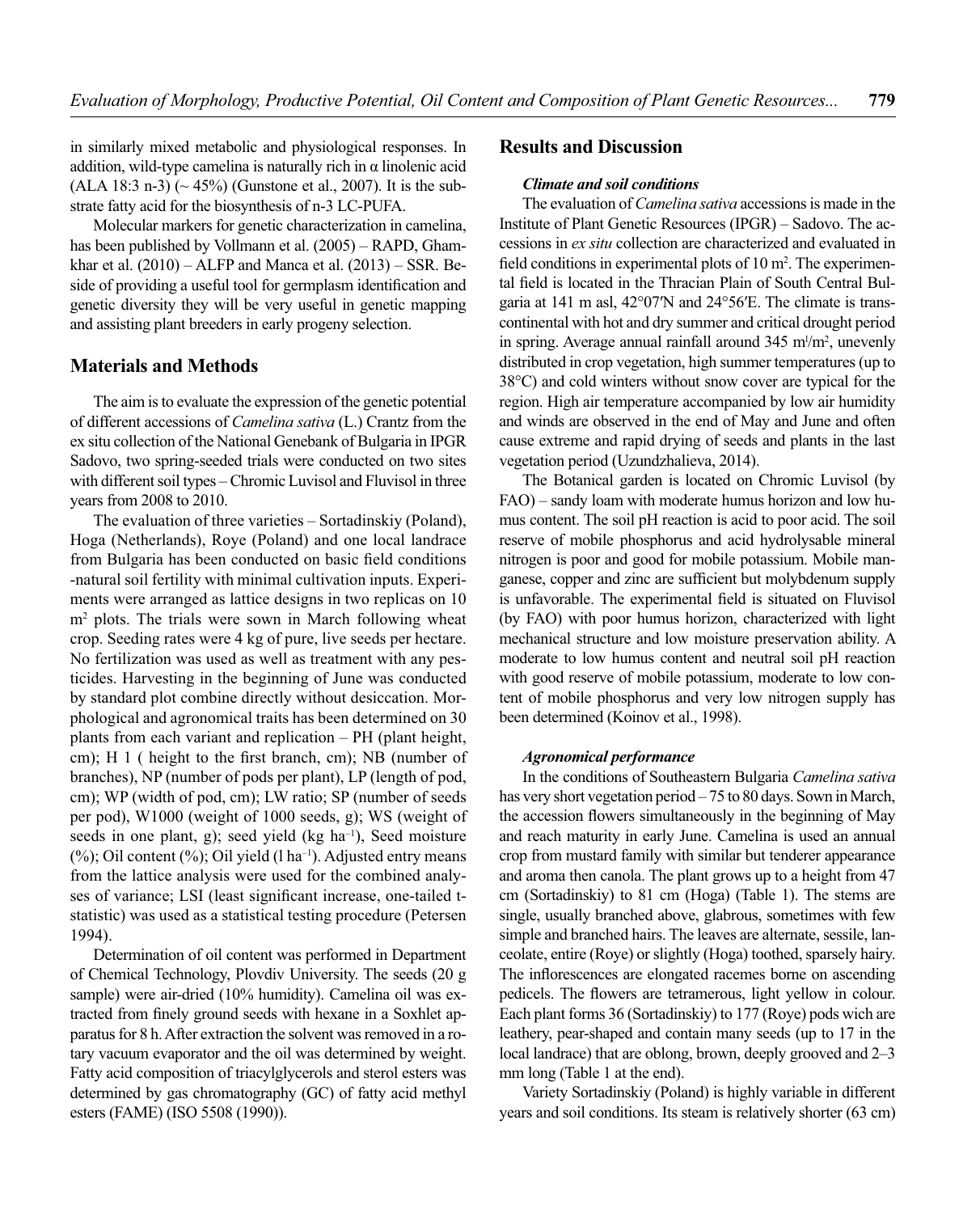### **Table 1**

|  |  |  |  |  |  |  |  |  |  |  | Morphological characteristics of <i>Camelina sativa</i> accessions, evaluated in IPGR Sadovo in 2008 to 2010 |  |  |  |  |  |  |  |  |  |  |  |  |
|--|--|--|--|--|--|--|--|--|--|--|--------------------------------------------------------------------------------------------------------------|--|--|--|--|--|--|--|--|--|--|--|--|
|--|--|--|--|--|--|--|--|--|--|--|--------------------------------------------------------------------------------------------------------------|--|--|--|--|--|--|--|--|--|--|--|--|

| Variety        |         | soil                              | PH    | HB    | NB          | NP     | $\mathop{\rm LP}\nolimits$ | WP             | L:W            | ${\rm SP}$ | $\rm W1000$    | WS      |
|----------------|---------|-----------------------------------|-------|-------|-------------|--------|----------------------------|----------------|----------------|------------|----------------|---------|
| Sortadinskiy   | 2008    | CL                                | 47.46 | 21.1  | 7.8         | 79     | 6.2                        | 3.4            | 1.82           | 12.2       | 3.4            | 1.51    |
|                |         | $\rm F$                           | 51.25 | 26.5  | 5.5         | 73.25  | $\overline{7}$             | 4.75           | 1.47           | 12.5       | 1.2            | 0.78    |
|                | 2009    | CL                                | 68    | 34.11 | 7.78        | 123.45 | 6.4                        | 4.5            | 1.42           | 13.71      | $1.2\,$        | $0.8\,$ |
|                |         | $\rm F$                           | 72.5  | 33.29 | 7.25        | 57.18  | 6                          | 4.2            | 1.43           | 10.38      | 3.26           | 1.83    |
|                | 2010    | CL                                | 73.1  | 32.8  | 7.7         | 36.2   | 5.8                        | 3.6            | 1.61           | 11.1       | 1.4            | 1.42    |
|                |         | $\mathbf F$                       | 66    | 44.1  | 5.3         | 85.5   | 5.9                        | 3.9            | 1.51           | 13.7       | $1.2\,$        | 0.66    |
|                | average |                                   | 63.05 | 31.98 | 6.89        | 75.76  | 6.22                       | 4.06           | 1.55           | 12.27      | 1.94           | 1.16    |
| Hoga           | 2008    | CL                                | 79.2  | 45.7  | 7.7         | 108.5  | 6.1                        | $\overline{4}$ | 1.53           | 12         | 4.8            | 1.6     |
|                |         | $\boldsymbol{\mathrm{F}}$         | 80.1  | 44.8  | 7.5         | 98.1   | 6                          | 3.7            | 1.62           | 12.3       | 5              | 1.2     |
|                | 2009    | ${\rm CL}$                        | 80.2  | 44.7  | 8.7         | 118.1  | 5.8                        | 4.1            | 1.41           | 11.9       | 4.8            | 0.76    |
|                |         | $\rm F$                           | 79.3  | 44.4  | $8.8\,$     | 96.9   | 6.1                        | 4.4            | 1.39           | 12.1       | 3.44           | 1.15    |
|                | 2010    | ${\rm CL}$                        | 81.3  | 46.6  | 5           | 41.1   | 6.3                        | 3.7            | 1.7            | 12.8       | $\overline{4}$ | 1.11    |
|                |         | $\rm F$                           | 78.1  | 44.4  | 4.6         | 121.2  | 6.7                        | 3.7            | 1.81           | 13         | 5.6            | 0.65    |
|                | average |                                   | 79.7  | 45.1  | 7.05        | 97.32  | 6.17                       | 3.93           | 1.58           | 12.35      | 4.61           | 1.08    |
| Roye           | 2008    | ${\rm CL}$                        | 64.3  | 32.5  | 8.1         | 82.3   | 6                          | 4.1            | 1.46           | 14.7       | 3.4            | 1.7     |
|                |         | $\rm F$                           | 66.7  | 33.1  | 8.5         | 71.5   | 5.9                        | 4.1            | 1.44           | 13.9       | 2.9            | 1.56    |
|                | 2009    | ${\rm CL}$                        | 63.9  | 30.6  | 8.2         | 68.6   | 6.1                        | 4.2            | 1.45           | 15.1       | $0.8\,$        | 0.34    |
|                |         | $\rm F$                           | 68.5  | 33.8  | 9.4         | 86.8   | 5.8                        | 4.1            | 1.41           | 14.2       | 3.68           | 1.37    |
|                | 2010    | CL                                | 69.8  | 33.7  | 7.6         | 39.2   | 6.9                        | 3.8            | 1.82           | 13.7       | $0.8\,$        | 2.2     |
|                |         | $\rm F$                           | 69.3  | 34.6  | 8.1         | 177.6  | $\tau$                     | 3.5            | $\overline{2}$ | 14.9       | 0.8            | 1.68    |
|                | average |                                   | 67.08 | 33.05 | 8.32        | 87.67  | 6.28                       | 3.97           | 1.6            | 14.42      | 2.06           | 1.48    |
| Local landrace | 2008    | ${\rm CL}$                        | 65.7  | 34.5  | $\,8\,$     | 80.3   | 6                          | 4.2            | 1.43           | 16.2       | 1.7            | 1.9     |
|                |         | $\mathbf{F}$                      | 68.3  | 32.1  | 8.1         | 78.6   | 5.9                        | 4.3            | 1.37           | 15.1       | 2.5            | 2.12    |
|                | 2009    | CL                                | 63.4  | 30.4  | $\,$ 8 $\,$ | 69.2   | 6                          | 4.2            | 1.43           | 14.7       | 1.5            | 1.1     |
|                |         | $\mathbf{F}$                      | 65.5  | 32.5  | 8.4         | 88.3   | 5.9                        | 4.2            | 1.4            | 15.9       | 2.1            | 1.4     |
|                | 2010    | $\ensuremath{\mathrm{CL}}\xspace$ | 69.2  | 34.1  | 8.6         | 67.8   | 6.7                        | 3.9            | 1.72           | 16.8       | 1.9            | 2.5     |
|                |         | $\mathbf{F}$                      | 67.8  | 35.2  | 8.6         | 88.6   | 6.9                        | 3.9            | 1.77           | 15.1       | $\overline{c}$ | 1.98    |
|                | average |                                   | 66.65 | 33.13 | 8.28        | 78.8   | 6.23                       | 4.12           | 1.52           | 15.63      | 1.95           | 1.83    |

and forms the first branches at 32 cm above the soil surface which is comfortable for 3 mechanical harvesting. The plants have lowest number of branches, pods and number of seeds per pod. The seeds are also smallest with average 1000 seed weight 1.94 grams.

The Netherlands' variety Hoga is the tallest one in our conditions but no logging was observed. Its height is relatively stable in various environmental conditions (78 to 81 cm). The first branch is settled up on 45 cm. The plant is branched and forms around 100 pods with 11–13 seeds. The accession has the biggest seeds with average 1000 seed weight from 3.44 up to 5.6 gram in 2010. Serious shattering of the pods was observed every year and they were significant yield losses. The collected seeds per plant were smaller than the other accessions and did not exceed 1.6 g (average 1 g).

Relatively high (67 cm) and stable in our conditions is variety Roye (Poland). It is suitable for mechanic harvesting with around 8 branches, first of which branches above 33 cm. The total number of pods can reach 177 per plant, each of one has around 14 seeds with 1000 seeds weight up to 3.68 g (average 2 g).

The local landrace from Bulgaria is the most stable genotype in the experiment. The plant is medium high (65 to 71 cm) with first branches formed on 30–35 cm above the surface. It has around 8 branches per plant and can reach total of 88 pods with 10–16 seeds per pod. The 1000 seeds weight is average – 1.1 to 2.5 grams and the plant productivity can reach 2.50 grams.

Harvesting with standard plot combine directly without desiccation at seed moisture below 8 percent has been performed in the early June. Mean values of the results for seed and oil yields per hectare for each accession from all years and replica are presented on Table 2. Significant loss of seed yield in all plots and genotypes has been observed because of the serious shattering of pods. Obviously the absence of mineral fertilizers and any cultivation practices as treatments with pesticides has result in lower yielding capacity which is much below the reported camelina achievements in other countries (Frohlich and Rice, 2005; Hunter and Roth, 2010). At the provided minimal nutrition regime better performance is observed in variety Roye (Poland) – 745 kg ha<sup>-1</sup> and the local landrace (Bulgaria) – 680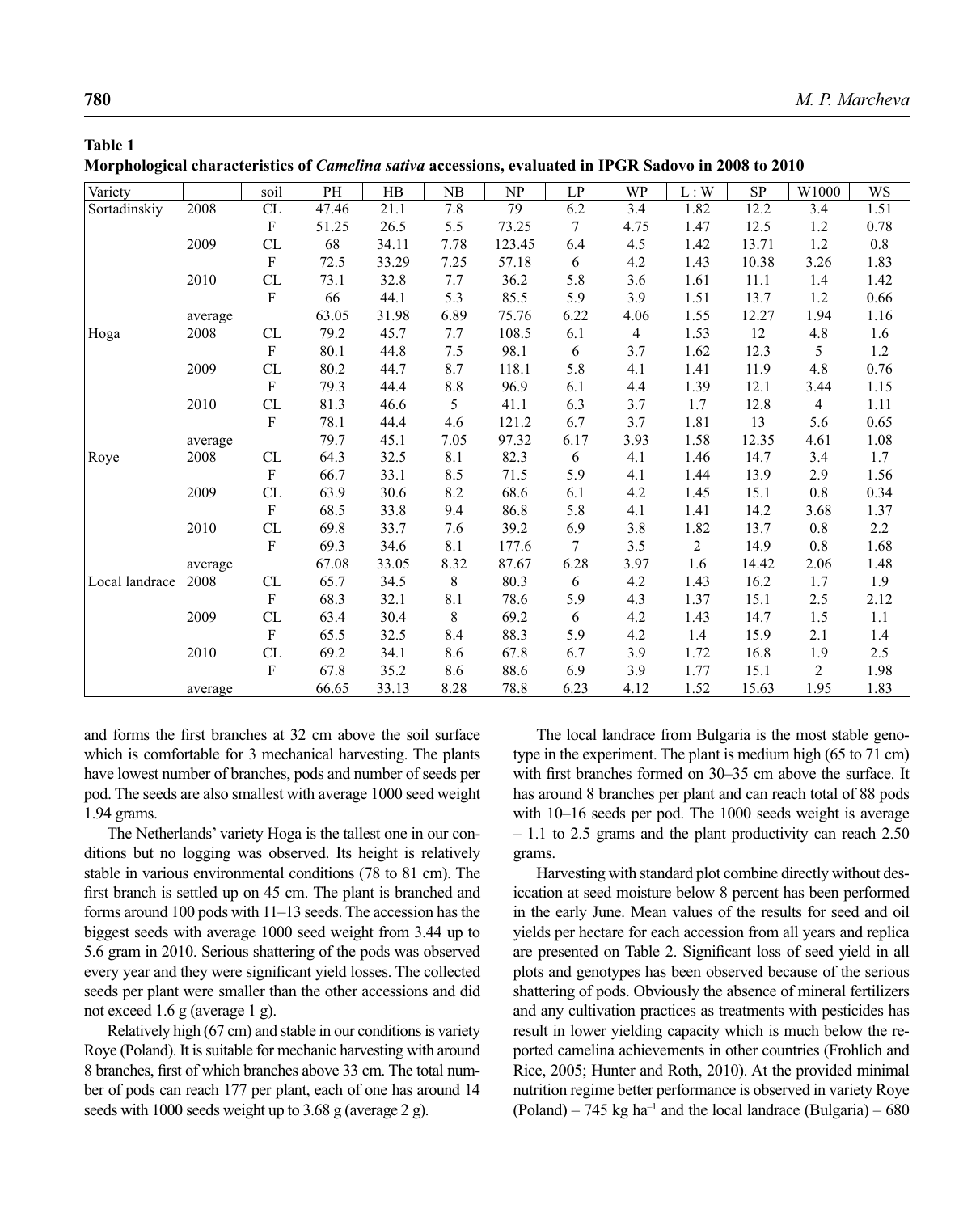kg ha–1. Variety Hoga (Netherlands) has the biggest genetic potential for seed yield but major part of the seeds cannot be collected because of the serious shattering of pods and thus its yields do not exceed 510 kg ha–1. As the safety guidelines call for camelina to be stored at no more than an eye-popping low 8 percent humidity all samples were harvested below these values. For safe storage 6 percent is ideal, while at 10 percent there is big possibility for spontaneous combustion.

The oil content of camelina seed vary from 33.1 (Hoga) up to 38.8 percent (Roye) which is more than the reported by Moser and Vaught (2010). With average seed yield of 745 kg ha<sup>-1</sup> at 7.5 % seed moisture the productive potential for oil yield of Roye is 289.2 l ha–1. The local landrace has similar results – at 36.9% of oil it can produce 250.9 l ha–1.

Those results are acceptable considering the low cost and could be obtained in organic farming systems on poor or unusable fields, unappropriated for other crop cultivation.

Cultivation practices aiming better nutrition and prevention of the shattering of seed pods and losses of great amounts of seeds and oil by appropriate date and harvest machinery or breeding new varieties with better shattering resistance and harder pods' shell can result in much better achievements. Additional applying of mineral fertilization even in small rates could significantly increase the yield of seeds and oil.

The analyses of fatty acid composition of evaluated *Camelina sativa* accessions, differs from the reported results for other researches (Moser and Vaughn, 2010; Putnam, 1993). Monounsaturated fatty acids (MFA) prevail in all genotypes (Table 3). Highest composition is detected for oleic acid (18:1). In the local landrace from Bulgaria it value reach 25.9%. Similar data are found in Roye (25.8%) and Sortadinskiy (25.6%). The recorded values exceed Putnam`s observations of 17%. Similar difference is found for eicosenoic acid (C 20:1). The second MFA has significantly higher amount in our camelina seeds then the reported by other authors (Putnam, 1993). The first Polland variety Sortadinskiy produces maximum 19.1% of it and the second one – Roye – has the smallest record – 17.2%. Erucic acid (C22:1) varies strongly and in Hoga and Bulgarian landrace it reach just 0.4% and 0.5% but in the Polland varieties is up to 5.3% of the oil content.

Polyunsaturated fatty acids (PFA) in camelina oil has been analyzed – linoleic (C 18:2),  $\alpha$ -linolenic (ALA) (C 18:3) and eicosadienoic acid (C 20:2)*.* All has smaller percent of the total acid composition then other researchers report (Putnam, 1993). Linoleic acid reaches maximum 18.5% in the local landrace and 18.4% in variety Hoga. The Netherland`s variety has also

#### **Table 2**

**Seed and oil yield of** *Camelina sativa* **accessions, evaluated in IPGR Sadovo in 2008 to 2010**

| Variety        | Origin          | Seed yield, kg ha <sup>-1</sup> | $\frac{0}{0}$<br>Seed moisture. | Oil content, % | Oil vield, l ha <sup>-1</sup> |
|----------------|-----------------|---------------------------------|---------------------------------|----------------|-------------------------------|
| Sortadinskiy   | Poland          | 674                             | 7.8                             | 36             | 242.6                         |
| Hoga           | Netherlands     | 510                             |                                 | 33.1           | 168.8                         |
| Roye           | Poland          | 745                             |                                 | 38.8           | 289.1                         |
| Local landrace | <b>Bulgaria</b> | 680                             |                                 | 36.9           | 250.9                         |

### **Table 3**

**Fatty acid composition of** *Camelina sativa* **accessions, evaluated in IPGR Sadovo in 2008 to 2010, in percents %**

| Fatty Acid  | Composition in Genotype / Origine, in % |                 |              |                   |  |  |  |
|-------------|-----------------------------------------|-----------------|--------------|-------------------|--|--|--|
| Composition | Sortadinskiy Polland                    | Hoga Netherland | Roye Polland | Landrace Bulgaria |  |  |  |
| C12:0       | 0.1                                     | 0.2             | 0.1          | 0,1               |  |  |  |
| C14:0       | 0.3                                     | 0.3             | 0.3          | 0.3               |  |  |  |
| C14:1       | 1.4                                     |                 | 0.8          | 1.2               |  |  |  |
| C16:0       | 12.5                                    | 11.2            | 11.7         | 12                |  |  |  |
| C16:1       | 0.3                                     | 0.3             | 0.2          | 0,3               |  |  |  |
| C17:0       | 0.1                                     | 0.1             | 0.1          | 0,1               |  |  |  |
| C18:0       | 4.2                                     | 3.7             | 4.1          | 4,1               |  |  |  |
| C18:1       | 25.6                                    | 24.3            | 25.8         | 25,9              |  |  |  |
| C18:2       | 15                                      | 18.4            | 16.8         | 18.5              |  |  |  |
| C18:3       | 11.6                                    | 17.8            | 15.4         | 14.2              |  |  |  |
| C20:0       | 2.3                                     | 2.4             | 1.8          | 2,1               |  |  |  |
| C20:1       | 19.1                                    | 17.6            | 17.2         | 18,5              |  |  |  |
| C20:2       | 1.3                                     | 1.3             | 1.4          | 1,3               |  |  |  |
| C22:0       | 0.6                                     | 0.7             | 0.5          | 0,6               |  |  |  |
| C22:1       | 5.3                                     | 0.4             | 3.6          | 0.5               |  |  |  |
| C24:0       | 0.3                                     | 0.3             | 0.2          | 0,3               |  |  |  |